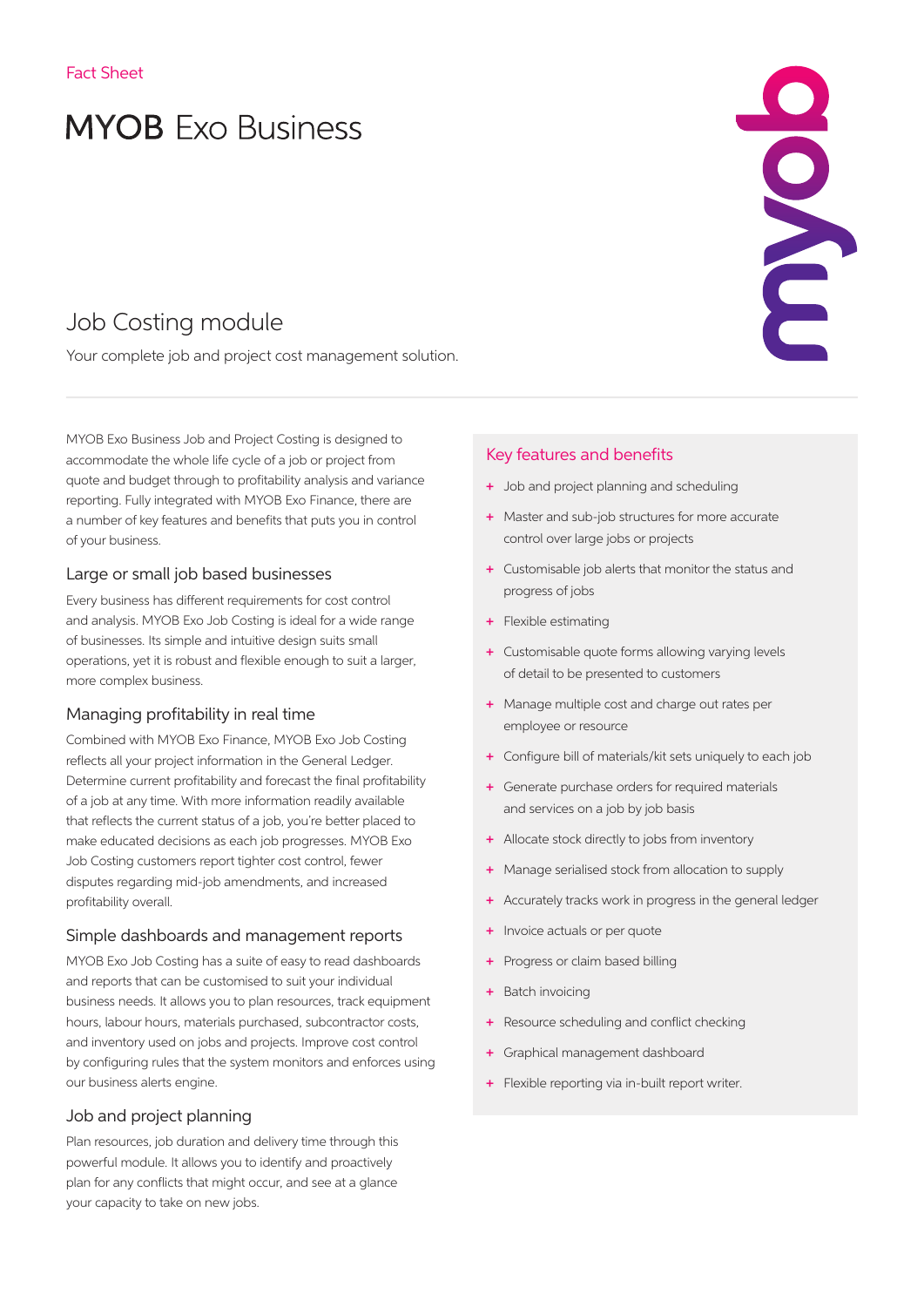## MYOB Exo Business Fact Sheet

#### Job templates

Quote more efficiently with templates created from previous jobs, easily updated with current pricing.

#### Master and multiple sub jobs

Manage larger projects more efficiently by creating sub jobs. This allows more effective management of component deliverables, while maintaining the ability to consolidate and report on the larger project against defined budgets.

#### Job to order and job to stock manufacturing

If you manufacture items to client order, or make items to sell as general stock, MYOB Exo Job Costing can manage the manufacturing process for you.

#### Customisable grid layout screens

MYOB Exo Job Costing gives you flexibility to customise your own settings and assist data processing by showing or hiding columns, or changing the order of appearance. Each user is able to save and default their personal settings.

#### Estimates vs. actual

Detailed quotes can be generated and stored then compared with actual job costs. This highlights variations and improves future estimates and project management.

#### Fast timesheet entry

Timesheets can be entered directly against the job by staff on a weekly basis or in bulk via the direct timesheet entry screen. Designed to eliminate many of the problems surrounding time capture, MYOB Exo Job Costing makes it easy for your team to keep project information up to date.

#### Payroll integration

Remove double entry and reduce payroll errors by sending the timesheet information directly to MYOB Exo Payroll to pay your employees.

#### Job analysis

MYOB Exo Job Costing has been designed to capture all costs relating to a job including timesheets, materials, purchases, and third party sub-contractors. It can also incorporate these costs when invoicing a client, expensing to the business, or the manufacturing of finished goods. Conduct analysis via dashboards and reporting of the current status or the final outcome of a job.

#### Task scheduler

Easily see which tasks have been assigned to each job and then drill down into stored details with the task scheduler. Integration with Microsoft Outlook allows you to keep your calendar up to date with your assigned jobs.

#### Advanced kitting

MYOB Exo Job Costing's quoting and cost entry screens support extensive kit features enabling you to customise each kit on a job-by-job basis. Generate reports by kit header, component lines, or alternative components (swap in/out).

#### Integration with MYOB Exo Finance

Users can launch debtors, purchasing and inventory screens directly from MYOB Exo Job Costing and store any related transactions.

#### Contract and document management

Store contracts, images and plans against specific projects to create a single repository for important information.

#### Reporting

Get full control over reporting with the Clarity Report Writer, a powerful feature of MYOB Exo Job Costing. It covers the design and layout of all job related forms such as quotes, job sheets and invoice forms.

#### Extra fields

MYOB Exo Job costing can be customised with the addition of extra fields to allow you to tailor the module to your individual needs – without any programming modifications.

#### Invoicing from a job

MYOB Exo Job Costing has the flexibility to invoice jobs individually or in batches for efficient job billing. Advanced filtering functionality allows the user to quickly identify items for billing and process invoices.

#### Progress and contract billing

Progress billing enables the grouping of quotes and work in progress lines within a job, to be invoiced on a partial, milestone or contract basis.